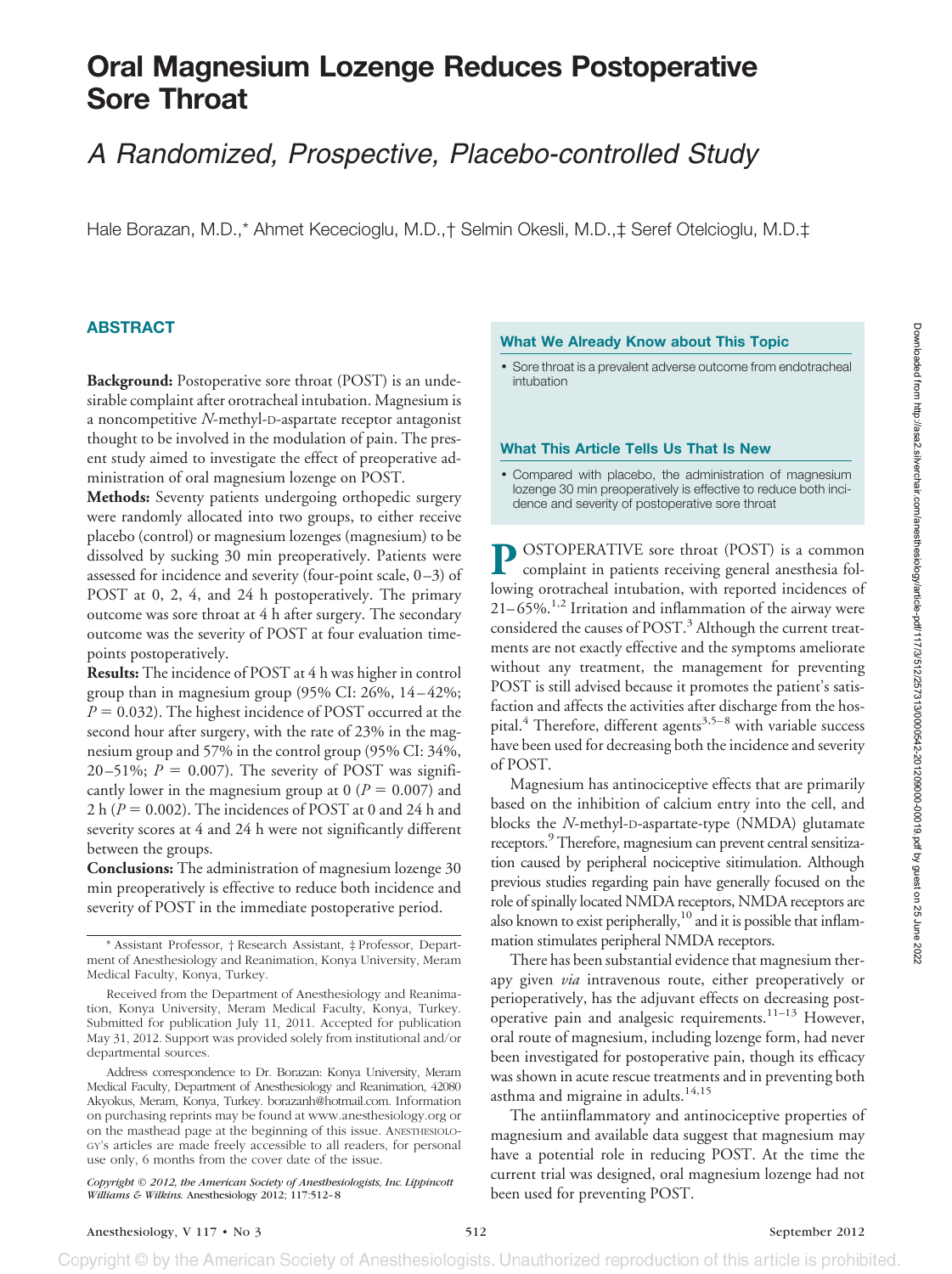We hypothesize that preoperative oral magnesium lozenge treatment would be effective in reducing sore throat because of its antiinflammatory and antinociceptive effects. Therefore, to test that hypothesis, this current study was aimed to investigate the efficacy of oral magnesium lozenge given 30 min before surgery on reducing POST during 24 h after surgery, when POST was caused by oral tracheal intubation in patients undergoing orthopedic surgery of lower extremities.

## **Materials and Methods**

After approval for the study had been obtained from the Ethics Committee (Meram Medical Faculty, Selcuk University, Konya, Turkey, on June 4, 2009, EC.SEL.281–3687), written informed consent, which included an explanation of the study design and goals, was acquired from all patients.

This prospective, randomized, double-blind, single-center, placebo-controlled, parallel group, and comparative study comprised 70 patients who were selected based on the American Society of Anesthesiologists Physical Status classification system (I and II), aged 18-50 yr. All patients were scheduled to undergo elective orthopedic surgery of the lower extremities during general anesthesia at the Department of Orthopaedic Surgery and Traumatology of the Meram Medical Faculty at Selcuk University, Konya, Turkey, from June to November 2009. To minimize cultural influences or geographical effects on the findings, the study was conducted in the central region of Turkey, and all participants lived in the same region. This clinical study was designed to identify the superiority of a new intervention.

Patients with a history of preoperative sore throat, upper respiratory tract infection, common cold, smoking habit, hepatic and renal dysfunction, pregnancy, allergy to magnesium, more than one attempt at intubation, Mallampati grade more than 2, recent nonsteroidal antiinflammatory drug usage, and those who were receiving chronic treatment with calcium channel blockers or magnesium were excluded from the study.

In preoperative visit, using a computer-generated random number table and the sealed envelope method, patients were randomly assigned in a 1:1 ratio to receive either magnesium lozenge or a placebo. The magnesium group received Magnesium-Diasporal lozenge<sup>TM</sup> (Med Ilac, Istanbul, Turkey), 610 mg magnesium citrate salt, containing100 mg magnesium-ion content per dose (highly ionized, approximately 100 + mM ionized magnesium), sucrose, cellulose powder, citric acid, xanthan gum, calcium canoate, sodium cyclamate, aromatics, and colorant E104 (Med Ilac, Istanbul, Turkey). The control group received a placebo lozenge, 610 mg, containing sucrose, cellulose powder, citric acid, sodium cyclamate, calcium canoate, xanthan gum, aromatics, and colorant E104, which was indistinguishable in appearance and taste from the one containing magnesium. The lozenges were administered orally, to be dissolved by sucking 30 min preoperatively. The placebo lozenges were prepared by a

pharmacist and administered by the anesthesia staff who was unaware of the study. Neither the investigators nor the patients knew the content of the lozenges, and the code was not broken until the completion of the study.

The amount of administered magnesium in this study is slightly lower than the recommended daily allowance (135– 210 mg magnesium) developed by the Institute of National Academy of Science for Magnesium in healthy adults,<sup>16</sup> but was similar to the work by  $Eby$ ,  $^{14}$  in which 400 mg of magnesium chloride (100 mg magnesium  $= 100 + \text{mm}$  magnesium ion) was administered in throat lozenges for the treatment and prevention of asthma in adults. Based on the previous studies of different forms of magnesium citrate, it was assumed that the onset of action of magnesium citrate might be between 30 min and  $4-6$  h;<sup>17–19</sup> therefore we administered the lozenge to be sucked 30 min preoperatively.

None of the patients received any sedative drugs preoperatively. In the operating room, after establishing IV access, routine monitors were applied (electrocardiogram, noninvasive blood pressure, and pulse oximeter). Anesthesia was induced with fentanyl 2  $\mu$ g/kg and propofol 2 mg/kg with orotracheal intubation facilitated by atracurium 0.5 mg/kg. Neuromuscular block was monitored using train-of-four (Infinity<sup>TM</sup>; Dräger, Lübeck, Germany) stimulations. Atracurium boluses of 0.15 mg/kg were administered when trainof-four count was 2 or more. Endotracheal tubes with a standard cuff (Endotracheal Tube, Cuffed; Bicakcilar, Istanbul, Turkey) were used. Subsequent laryngoscopies were performed by the same anesthesiologist (HB, who had more than 5 yr of experience in anesthesiology) in both groups, using standard 3 or 4 Macintosh metal blades to visualize the larynx. The view was classified using the Cormack–Lehane classification as follows: grade 1, no difficulty; grade 2, only posterior extremity of the glottis visible; grade 3, only the epiglottis visible; grade 4, no recognizable structures visible $^{20}$ without laryngeal manipulation. The endotracheal tubes were lubricated with tap water. Male patients received endotracheal tubes with an inner diameter of 8.5 mm and female patients received endotracheal tubes with an inner diameter of 7.5 mm. None of the patients failed at intubaton at the first attempt. Duration of laryngoscopy (time from opening mouth to placement of the endotracheal tube) and the intubation time (the interval between the insertion of the laryngoscope blade into the mouth to the inflation of the endotracheal tube cuff) was measured with a chronometer by an anesthetic technician.

Anesthesia was maintained with 1.5 to 2% sevoflurane in 60%  $N<sub>2</sub>O$  and 40%  $O<sub>2</sub>$  mixture; intermittent fentanyl and atracurium were given if required. Soon after the intubation, the cuff was inflated until no air leakage could be heard, with a peak airway pressure at 20 cm  $H_2O$ . Intracuff pressure was adjusted every 30 min using a handheld pressure gauge (Sheridon; Kendall Healthcare Products, Mansfield, PA) as required between 20–22 cm  $H_2O$  to limit nitrous oxiderelated pressure increases. No nasogastric tube was inserted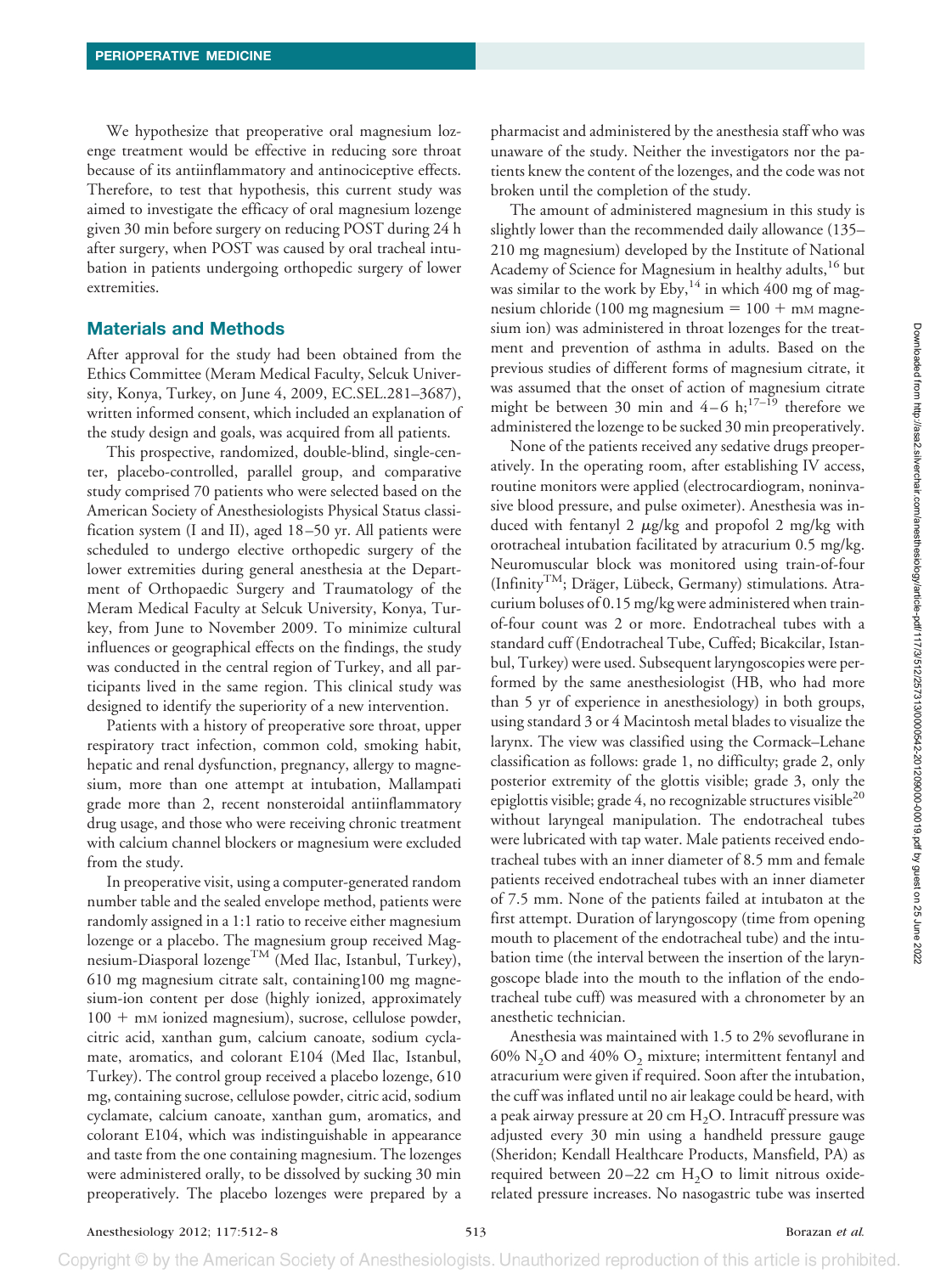in any patient. Tramadol 100 mg was administered intravenously immediately before discontinuing sevoflurane and nitrous oxide. At the beginning of the skin closure, residual neuromuscular block was antagonized with neostigmine and atropine.

Upon emergence from general anesthesia, oral secretions were aspirated from the pharynx just before the extubation in all patients. After this procedure, the patients were extubated gently and transferred to the postanesthesia care unit. When arriving at postanesthesia care unit (0 h) and thereafter 2, 4, and 24 h after the surgery, patients were assessed regarding the incidence and severity of POST by an anesthesiologist who was blinded to the study groups. The incidence of POST was obtained from the patients by asking the presence or absence of soreness in the throat, and patients who had experienced any degree of pain were considered to have sore throat. The severity of POST was graded on a four-point scale<sup>6,7</sup> (0-3) as follows: 0, no sore throat; 1, mild sore throat (complained of sore throat only upon inquiry); 2, moderate sore throat (complained of sore throat on his/her own); and 3, severe sore throat (change of voice or hoarseness, associated with throat pain). The primary outcome of this clinical study was sore throat at 4 h after surgery. The secondary outcome included the severity of POST at all evaluation time-points after surgery.

Side effects,<sup>21</sup> if any, were also noted; patients were asked about gastric irritation, diarrhea, and nausea at the same times of the POST evaluation. In order to determine the serum magnesium levels, the blood was obtained from the antecubital vein in glass tubes and the serum magnesium concentrations in the serum samples were measured with routine colorimetric methods on a autoanalyser (DXC-800; Beckman Coulter, Brea, CA) 4 h after the surgery.

#### *Statistical Analysis*

All analyses were conducted using SPSS software (Statistical Package for the Social Sciences, version 16.0; SPSS Inc., Chicago, IL). In this clinical trial, the nature of the hypothesis was tested with two-tailed ANOVA. Kolmogorov–Smirnov test was used to test distribution of numeric data. Categorical variables were defined as number and percentage, and analyzed by the chi-square test. Continuous variables are expressed as mean  $\pm$  SD or mean and interquartile range. The groups were compared using the Mann–Whitney U test for multiple comparisons.  $P$  values  $\leq 0.05$  were considered significant.

During the evaluation period of 24 h after surgery, the incidence of POST between the groups was compared using the chi-square test with Yates' correction. We compared the two groups on the primary outcome of POST at 4 h after surgery, and  $P < 0.05$  was considered significant. As secondary analysis, we also compared groups on POST at 0, 2, and 24 h after surgery.  $P < 0.017$  was considered statistically significant (*i.e.*,  $0.05/3 = 0.017$ , Bonferroni correction). The analysis of secondary outcomes (the severity of POST at



**Fig. 1.** Flow chart regarding patients involved in the study.

four evaluation time-points) were adjusted using Mann– Whitney U test with Bonferroni correction between groups, and  $P \leq 0.0125$  was considered statistically significant (*i.e.*,  $0.05/4 = 0.0125$ . In addition, we also compared all pairs of the four evaluation time-points to adjust for multiple comparisons within groups, and  $P < 0.0083$  was considered statistically significant (*i.e.*,  $0.05/6 = 0.0083$ , Bonferroni correction); 95% CIs were also calculated.

Based on previous studies, $1,2$  we presumed the incidence of POST to be 65%. Using power analysis, sample-size calculation revealed that 31 patients per group would be required to detect a 50% reduction in the incidence of POST, with  $\alpha = 0.05$  and  $\beta = 0.20$  for two-tailed statistical analysis. Therefore, each group included 35 patients.

# **Results**

A total of 98 available patients were screened in the preoperative visit. However, 28 patients refused the study because they wanted to be operated with regional anesthesia. Consequently, 70 eligible patients were randomized (35 received oral magnesium lozenge, and the other 35 patients received placebo) and completed the study. No patient was eliminated from the study because of more than one attempt in intubation, and no patient was lost to follow up the study (fig. 1).

The characteristics of the study groups are shown in table 1; there were no significant differences between the groups with respect to age, weight, gender, and American Society of Anesthesiologists physical status. The intubation time, duration of laryngoscopy, duration of surgery, and duration of anesthesia, fentanyl, and atracurium consumption during the surgery were also similar between the groups ( $P > 0.05$ ). Also, Cormack–Lehane grading scale and postoperative serum magnesium levels did not differ significantly between the groups ( $P > 0.05$ ). As for the potential side effects of magnesium, no gastric irritation, diarrhea, or nausea were observed in any of the patients in magnesium group. No other local or systemic side effects were observed.

Table 2 shows the incidence of POST for the groups at 0, 2, 4, and 24 h after surgery. Within the 24-h period of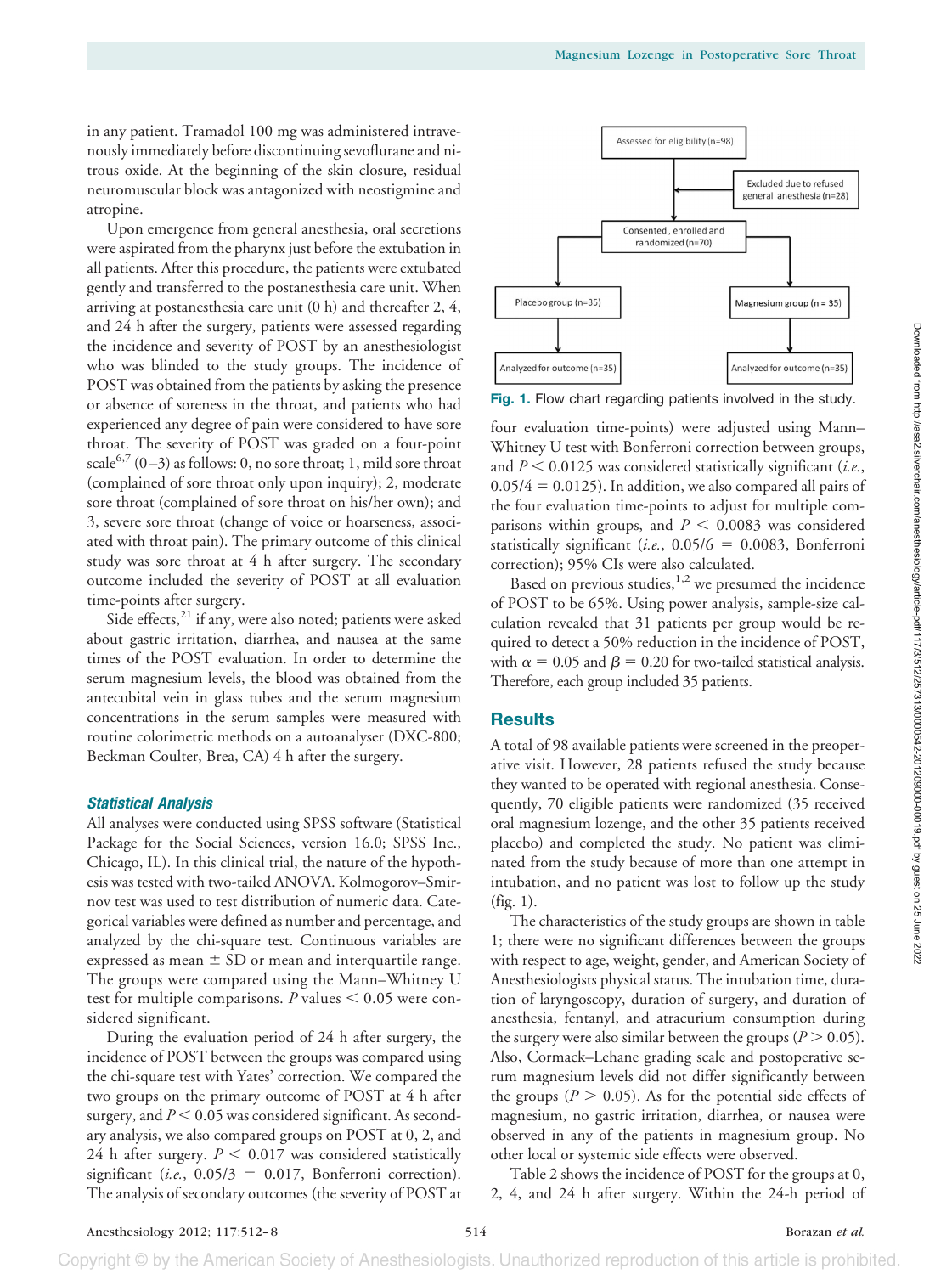| Groups                                  | Magnesium<br>$(n = 35)$ | Control<br>$(n = 35)$ |
|-----------------------------------------|-------------------------|-----------------------|
| Age (years)                             | $38 \pm 7$              | $41 \pm 9$            |
| Gender (female/male)                    | 24/11                   | 25/10                 |
| ASA-PS I/II (n)                         | 27/8                    | 27/8                  |
| Weight (kg)                             | $58 \pm 7$              | $57 \pm 8$            |
| Duration of anesthesia<br>(min)         | $84 \pm 12$             | $86 \pm 9$            |
| Duration of surgery (min)               | $78 \pm 11$             | $83 \pm 10$           |
| Time taken to intubate<br>(min)         | $2 \pm 1$               | $2 \pm 1$             |
| Duration of laryngoscopy<br>(sec)       | $10 \pm 3$              | $11 \pm 3$            |
| C-L grading scale<br>(I/II/III/IV)      | 24/9/2/0                | 21/13/1/0             |
| Fentanyl ( $\mu$ g), median<br>(range)  | 100 (50-200)            | 100 (50-200)          |
| Atracurium (mg/kg/h),<br>intraoperative | $0.3 \pm 0.06$          | $0.4 \pm 0.07$        |
| Postoperative serum,<br>Mg (mg/dl)      | $2.2 \pm 0.3$           | $2.1 \pm 0.6$         |

**Table 1.** Patient Characteristics and Intraoperative Variables

Values are shown as number of patients, mean  $\pm$  SD or median. No significant difference was found between the groups.

ASA-PS = American Society of Anesthesiologists physical status; C-L grading  $scale =$  Cormack–Lehane grading scale.

evaluation, the overall incidence of POST was higher in the control group than in magnesium group at 2 and 4 h after surgery  $(P = 0.007$  and  $P = 0.032$ , respectively). When the comparison was made for primary outcome, the magnesium group had significantly lower incidence of POST than control group. The incidence of POST at 4 h after surgery was 40% in control group, but 14% in magnesium group (table 2, 95% CI: 26%,  $14 - 42\%$ ;  $P = 0.032$ ). By using Bonferroni correction, the significance criterion was 0.05 for the primary outcome and was  $0.017$   $(0.05/3 = 0.017)$  for incidence of POST at the other times. The highest incidence of POST occurred 2 h after surgery, with 23% in the magnesium group and  $57\%$  in the control group (95% CI:  $34\%$ , 20 – 51%;  $P = 0.007$ , table 2). There were no significant difference in POST between the magnesium group and the control group at 0 and 24 h after surgery (table 2, 95% CI: 29%,  $16 - 45\%$ ;  $P = 0.020$ , and 95% CI: 20%, 9-36%;  $P =$ 

0.047, respectively). By using Bonferroni correction, the significance level was adjusted to  $0.05/3 = 0.017$ .

The secondary outcomes (the severity of POST) were shown in table 3; by using Bonferroni correction, the significance level was adjusted to  $0.05/4 = 0.0125$ . As compared with the control group, the severity of POST was significantly lower in the magnesium group at 0 and 2 h ( $P = 0.007$ ) and  $P = 0.002$ , respectively). There were no significant difference in severity of POST at 4 and 24 h  $(P = 0.038$  and  $P = 0.026$ , respectively). When comparing the severity of POST between all pairs of the four evaluation times, no statistically significance was found; a Bonferroni correction was used to adjust for multiple comparisons, and the significance level was adjusted to  $0.05/6 = 0.0083$ .

In the control group, 8 of 35 (23%) patients suffered from severe POST: one patient had hoarseness and one patient had dysphagia at 0 h; one patient had hoarseness and four patients had dysphagia at 2 h; and one patient had dysphagia at 4 h. In addition, throat pain continued in all control group members who suffered from POST. Furthermore, two patients had hoarseness or change of voice, and six patients had dysphagia in the control group. However, no patient suffered from severe POST (change of voice or hoarseness, associated with throat pain) at any evaluation time in magnesium group.

# **Discussion**

The present study showed that oral magnesium lozenge administered 30 min before an operation reduced the incidence of POST, especially at 2 and 4 h after surgery, and also reduced the severity of POST at 2 h postoperatively, after general anesthesia with laryngoscopy and orotracheal intubation. The administration of the oral magnesium lozenge brought about no side effects and did not significantly change serum magnesium levels as compared with the control group.

Postoperative sore throat has a multifactorial etiology, and factors contributing to POST include age, gender, type of surgery, technique of anesthesia, size and cuff pressure of endotracheal tube, pharyngolaryngeal mucosal injury from laryngoscopy, trauma during airway insertion and suctioning, and surgical manipulation of the airway and adjacent

**Table 2.** Incidence of Postoperative Sore Throat in the Two Study Groups

| <b>Evaluation Time</b> | Control Sore<br>Throat (n = $35$ ) | Magnesium Sore<br>Throat ( $n = 35$ ) | 95% CI       | P Value* |
|------------------------|------------------------------------|---------------------------------------|--------------|----------|
| 0 h                    | 16 (46%)                           | 6(17%)                                | 29% (16–45%) | 0.020    |
| 2 <sub>h</sub>         | 20 (57%)                           | 8 (23%)                               | 34% (20–51%) | $0.007+$ |
| 4 h, primary outcome   | 14 (40%)                           | 5(14%)                                | 26% (14–42%) | $0.032+$ |
| 24 h                   | 10 (29%)                           | 3(9%)                                 | 20% (9-36%)  | 0.047    |

Data are presented as number of patients (n) and percentages (%).

\* Using chi-square test with Yates' correction. The significance criterion was 0.05 for the primary outcome (postoperative sore throat at 4 h) and was 0.017 (*i.e.*, 0.05/3, Bonferroni correction) for incidence of postoperative sore throat at the other times. † Statistically significant.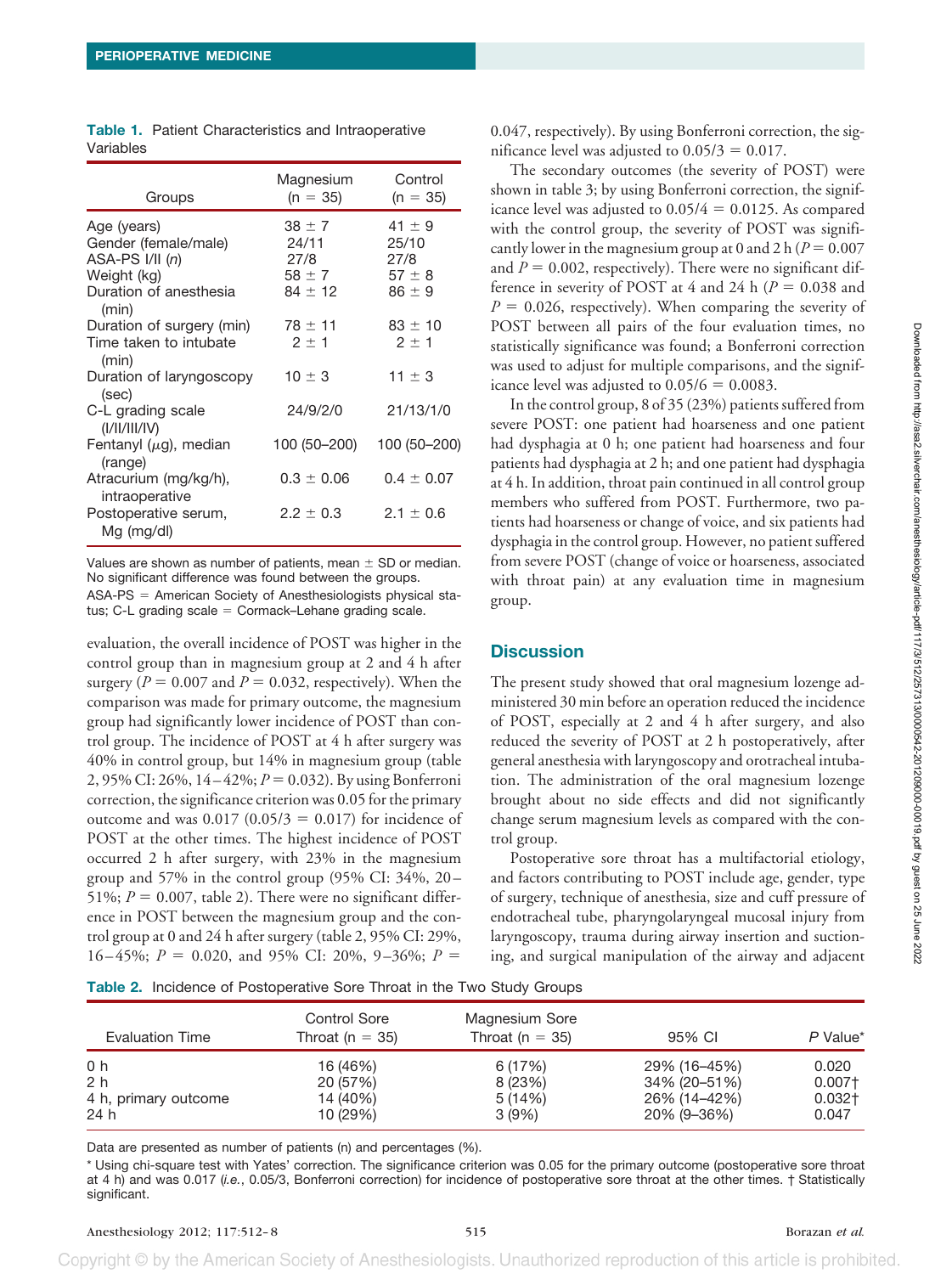| Evaluation<br>Time |    | Control ( $n = 35$ ) Severity Score |   |   | Magnesium ( $n = 35$ ) Severity Score |   |  |  |          |
|--------------------|----|-------------------------------------|---|---|---------------------------------------|---|--|--|----------|
|                    |    |                                     |   |   |                                       |   |  |  | P Value* |
| 0 h                | 19 | 10                                  | 4 |   | 29                                    |   |  |  | $0.007+$ |
| 2 h                | 15 | 12                                  | З | b | 27                                    |   |  |  | $0.002+$ |
| 4 h                | 21 | 9                                   | 4 |   | 30                                    | 5 |  |  | 0.038    |
| 24 h               | 25 | 6                                   | 4 |   | 32                                    |   |  |  | 0.026    |

|  |  |  | Table 3. Severity of Postoperative Sore Throat in the Two Study Groups |  |  |  |  |
|--|--|--|------------------------------------------------------------------------|--|--|--|--|
|--|--|--|------------------------------------------------------------------------|--|--|--|--|

Data are presented as number of patients. Severity score: 0, no sore throat; 1, mild sore throat; 2, moderate sore throat; and 3, severe sore throat. Scores were obtained 0, 2, 4, and 24 h after the surgery.  $P < 0.0083$  was considered statistically significant (*i.e.*, 0.05/6). \* Using the Mann–Whitney U test. The significance criterion was 0.0125 (*i.e.*, 0.05/4, Bonferroni correction) for the secondary outcomes (severity of postoperative sore throat at all times). † Statistically significant. A Bonferrroni correction was used to adjust for multiple comparisons within groups. No statistical significance was found in the pairs.

tissue.5,22 It was demonstrated that pharyngeal, laryngeal, or tracheal irritation leading to inflammation may be the reasons for POST, but POST may occur even in the absence of tracheal intubation.23 Therefore, it is difficult to determine the exact reason of POST, either by aseptic inflammation or localized trauma that leads to congestion and edema. When taken together, inhaled, topical, or intravenous steroids or other drugs which have antiinflammatory properties have been considered to be beneficial toward treating POST.

In a previous study, Agarwal *et al.*<sup>6</sup> compared the efficacy of dispersible aspirin gargle with benzydamine hydrochloride gargles for prevention of POST. They found that aspirin and benzydamine hydrochloride gargles significantly reduced the incidence and severity of POST. Ozaki *et al.*<sup>5</sup> evaluated the efficacy of transdermal ketoprofen attenuating POST and found ketoprofen applied after anesthesia induction was effective in attenuating the severity of POST. El Hakim<sup>24</sup> compared the effect of beclamethasone inhaler and lidocaine 10% spray on the prevention of POST and found that the incidence of POST was lower than lidocaine spray when administered before tracheal intubation. In another study, Thomas *et al.*<sup>25</sup> showed that 8 mg of intravenous dexamethasone reduced POST significantly as compared with controls. Canbay *et al.*<sup>7</sup> compared the effectiveness of ketamine gargle with placebo in preventing POST after tracheal intubation, and found that ketamine gargle significantly reduced the incidence and severity of POST.

In all of these studies, it was suggested that the reduction in the incidence and severity of POST was related with antiinflammatory effects of the administered drugs. In line with these previous studies, this study found that the magnesium lozenge has reduced incidence and severity of POST. In addition, in our study, the moderate pain was more common and the severe pain was higher in control group at overall evaluation times, except 24 h postoperatively. In the control group, these results can be explained by developing local inflammation, subglottic reactive edema in the membranous vocal cords, and minor granulation tissue. In the magnesium group, the reduction of POST might have resulted from a localized decrease in inflammatory response because of its antiinflammatory effect by decreasing inflammatory markers. Previous studies have suggested that NMDA receptor

antagonists have both an analgesic and antiinflammatory role in the management of postoperative pain. $11-13$  Magnesium exerts its antiinflammatory effect by decreasing the release of inflammatory mediators such as histamine, thromboxanes, and leukotriens; therefore, it may be useful in controlling inflammation.<sup>10,26-28</sup>

Furthermore, previous studies have focused on the noncompetitive antagonistic action of magnesium on NMDA receptors.<sup>29-33</sup> It has been shown that activation of peripheral NMDA receptors may contribute to masticatory muscle pain and may also play a role in cutaneous and deep tissue pain; therefore, these NMDA receptor antagonists could prove to be effective analgesics for this type of pain.<sup>10,32,34</sup> In the present study, we suggest that the tracheal intubation can activate peripherally acting NMDA glutamate receptors because of elevation of pharyngeal muscle glutamate levels by a mechanical sensitization and trauma.

In previous studies,  $11-13$  magnesium was usually given as magnesium sulfate infusion, either preoperatively or perioperatively. As compared with previous studies, which assessed the analgesic effects of magnesium in anesthesia, both administration route and compound of magnesium were different in our study. The bioavailability of magnesium, which is an important factor for efficacy of magnesium, depends on the type of magnesium and its administration form. The bioavailability of organic compounds such as magnesium citrate and aspartate is suggested to be significantly better than that of inorganic mixtures, possibly because of greater water solubility. The efficacy is greater when using highly ionized magnesium rather than poorly ionized compounds.<sup>35</sup>

In our study, the pharmaceutical form of magnesium is a lozenge form that contains sodium cyclamate and citric acid as auxiliary substances. During sucking, carbon dioxide production, citric acid, and saliva secretions may provide complete solubility of the magnesium citrate salt so that magnesium becomes readily ionized, which is the active form of magnesium used by tissues. This is essential for local adsorption. In addition, we think that the direct contact of magnesium ions with pharyngeal wall is an important issue. Nevertheless, we suggest that magnesium works locally and it is adhered to the pharyngeal wall. In case of POST, when the process of passing through to the tissue begins, it can also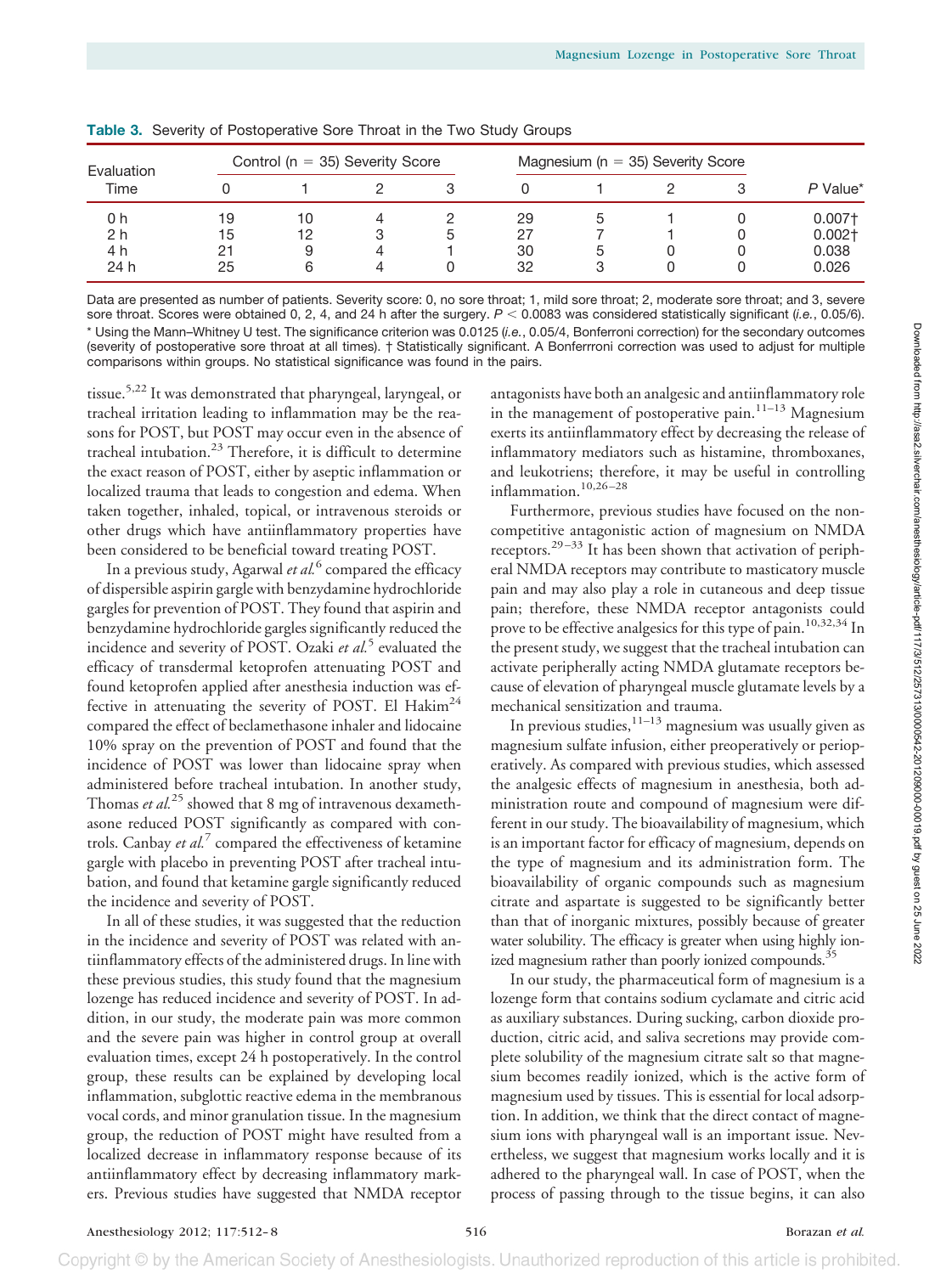decrease the edema if it is used as a lozenge form. Thus, its effect might begin immediately when it is contacted with the wall and absorbed from there as long as it stays in the pharyngeal tissue.

There could be another option: that when the lozenge is taken, magnesium released from it results in local concentration of high magnesium ions because magnesium citrate is a highly ionic salt. It would be absorbed into the pharyngolaryngeal area and magnesium ions may be moved positively from the mouth into the pharyngolaryngeal area, like a closed electric circuit, which is also suggested in asthma treatment.14,36 Magnesium released from the lozenge bypasses the classic circulatory system and has local analgesic and antiinflammatory effects, especially in the presence of alkaline pH, in which magnesium is highly concentrated in inflamed tissue and has minimal systemic absorption. Because of such properties, magnesium lozenge was also used in asthma attacks and treatment by  $Eby.<sup>14</sup>$  As mentioned earlier, the important point is the local ionized magnesium concentration, which is suggested to be high when presented in lozenge form for POST.

Several potential limitations of this study should be considered. First, although the sample size seems to be relatively small, we were able to successfully test the primary and secondary outcomes. However, to avoid type I error, it would be better if the sample size was computed from the incidence derived from a meta-analysis of POST. Second, the mechanism of the novel therapy of oral magnesium lozenge is still unknown. Data concerning the pharmacokinetic effects of magnesium citrate lozenge is limited; therefore, it is difficult to point out the exact administration time and dosage. Based on previous data in which different pharmaceutical forms of magnesium citrate were used, the estimated peak effect and duration of action of oral magnesium lozenge was stated. Third, in our study the dosage was empirical, with no pilot data. We used a single dose of magnesium lozenge slightly lower than the recommended daily allowance of magnesium and we also examined its effectiveness on reducing POST.

In conclusion, concerning therapeutic effects, a single dose of oral magnesium lozenge administered 30 min preoperatively can more decrease the incidence and attenuate the severity of POST in the immediate postoperative period. Further studies, especially time and dose-ranging studies with larger study populations, are needed to compare magnesium lozenge with other drugs that have been shown to reduce POST.

### **References**

- 1. Loeser EA, Bennett GM, Orr DL, Stanley TH: Reduction of postoperative sore throat with new endotracheal tube cuffs. ANESTHESIOLOGY 1980; 52:257–9
- 2. Christensen AM, Willemoes-Larsen H, Lundby L, Jakobsen KB: Postoperative throat complaints after tracheal intubation. Br J Anaesth 1994; 73:786 –7
- 3. Sumathi PA, Shenoy T, Ambareesha M, Krishna HM: Controlled comparison between betamethasone gel and lidocaine jelly applied over tracheal tube to reduce postopera-

tive sore throat, cough, and hoarseness of voice. Br J Anaesth 2008; 100:215– 8

- 4. Higgins PP, Chung F, Mezei G: Postoperative sore throat after ambulatory surgery. Br J Anaesth 2002; 88:582– 4
- 5. Ozaki M, Minami K, Sata T, Shigematsu A: Transdermal ketoprofen mitigates the severity of postoperative sore throat: [Le kétoprofène transdermique réduit le mal de gorge postopératoire]. Can J Anaesth 2001; 48:1080-3
- 6. Agarwal A, Nath SS, Goswami D, Gupta D, Dhiraaj S, Singh PK: An evaluation of the efficacy of aspirin and benzydamine hydrochloride gargle for attenuating postoperative sore throat: A prospective, randomized, single-blind study. Anesth Analg 2006; 103:1001–3
- 7. Canbay O, Celebi N, Sahin A, Celiker V, Ozgen S, Aypar U: Ketamine gargle for attenuating postoperative sore throat. Br J Anaesth 2008; 100:490 –3
- 8. Ebneshahidi A, Mohseni M: Strepsils® tablets reduce sore throat and hoarseness after tracheal intubation. Anesth Analg 2010; 111:892– 4
- 9. Fawcett WJ, Haxby EJ, Male DA: Magnesium: Physiology and pharmacology. Br J Anaesth 1999; 83:302–20
- 10. Carlton SM, Zhou S, Coggeshall RE: Evidence for the interaction of glutamate and NK1 receptors in the periphery. Brain Res 1998; 790:160 –9
- 11. Tramer MR, Schneider J, Marti RA, Rifat K: Role of magnesium sulfate in postoperative analgesia. ANESTHESIOLOGY 1996; 84:340 –7
- 12. Koinig H, Wallner T, Marhofer P, Andel H, Hörauf K, Mayer N: Magnesium sulfate reduces intra- and postoperative analgesic requirements. Anesth Analg 1998; 87:206 –10
- 13. Seyhan TO, Tugrul M, Sungur MO, Kayacan S, Telci L, Pembeci K, Akpir K: Effects of three different dose regimens of magnesium on propofol requirements, haemodynamic variables and postoperative pain relief in gynaecological surgery. Br J Anaesth 2006; 96:247–52
- 14. Eby GA: Rescue treatment and prevention of asthma using magnesium throat lozenges: Hypothesis for a mouth-lung biologically closed electric circuit. Med Hypotheses 2006; 67:1136 – 41
- 15. Köseoglu E, Talaslioglu A, G önül AS, Kula M: The effects of magnesium prophylaxis in migraine without aura. Magnes Res 2008; 21:101– 8
- 16. Standing Committee on the Scientific Evaluation of Dietary Reference Intakes, Food and Nutrition Board, Institute of Medicine. In: Standing Committee on the Scientific Evaluation of Dietary Reference Intakes, Food and Nutrition Board, Institute of Medicine, ed. Dietary Reference Intakes for Calcium, Phosphorus, Magnesium, Vitamin D, and Fluoride. Washington, D.C.: National Academy Press; 1997
- 17. Wilimzig C, Latz R, Vierling W, Mutschler E, Trnovec T, Nyulassy S: Increase in magnesium plasma level after orally administered trimagnesium dicitrate. Eur J Clin Pharmacol 1996; 49:317–23
- 18. Tramonte SM, Brand MB, Mulrow CD, Amato MG, O'Keefe ME, Ramirez G: The treatment of chronic constipation in adults. A systematic review. J Gen Intern Med 1997; 12:15–24
- 19. Taber EB, Tan L, Chao CR, Beall MH, Ross MG: Pharmacokinetics of ionized *versus* total magnesium in subjects with preterm labor and preeclampsia. Am J Obstet Gynecol 2002; 186:1017–21
- 20. Cormack RS, Lehane J: Difficult tracheal intubation in obstetrics. Anaesthesia 1984; 39:1105–11
- 21. Shils ME: Magnesium in health and disease. Annu Rev Nutr 1988; 8:429 – 60
- 22. Loeser EA, Kaminsky A, Diaz A, Stanley TH, Pace NL: The influence of endotracheal tube cuff design and cuff lubrication on postoperative sore throat. ANESTHESIOLOGY 1983; 58: 376 –9
- 23. Gal TJ: Airway Management. In: Miller RD, Fleisher LA, Johns